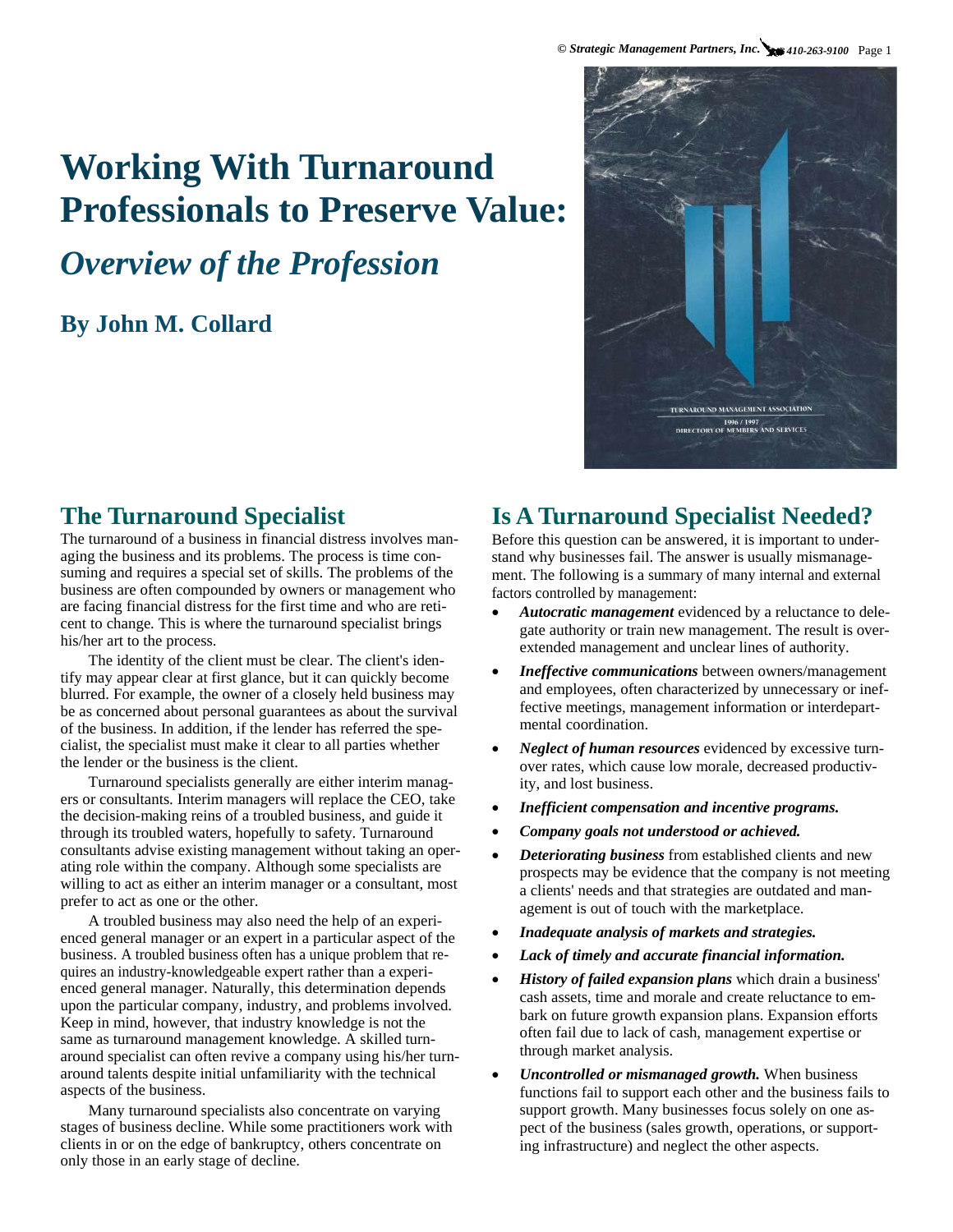Management is often prone to blame the misfortunes of the business on external factors ostensibly beyond their control rather than to be held accountable and correct the situation. Some of these external factors include:

- **General economy**
- **Unfavorable legislation**
- **Interest rate fluctuations**
- **Labor unrest**
- **Labor cost increases**
- **Competition**
- **Litigation**
- **Market Decline**
- **Raw material cost increases**

# **WARNING SIGNS: How Do You Diagnose Trouble?**

What are the warning signs of a business heading toward trouble? This is one of the most frequently asked questions of turnaround specialists. Trouble comes from a variety of causes. The obvious signals are rarely the root cause of the problem. Losing money, for example, is not the problem, but the result of other problems.

The warning signs listed below are not all inclusive, but may provide some insight as to why the company is facing difficulty.

Signs connected with a company's operational performance include:

- **Decrease in profit**
- **Lack of both short and long term planning and forecasting**
- **Quality control problems increased returned goods and customer complaints**
- **Late or slow delivery**
- **Increase in fixed costs relative to revenues**
- **Management and employee turnover**
- **General employee dissatisfaction and performance**
- **Employee layoffs**
- **Declining revenues per employee**
- **Trade credit difficulties and restrictions**
- **Failure to take purchase and other cash discounts**
- **Delay returning telephone calls**
- **Delay in submitting financial statements to banks, lenders, and suppliers**
- **Board of Directors resignations**
- **Failure of Board of Directors to diligently exercise its oversight function**
- **Return of the "retired" founder to a visible management position**
- **Failure to adapt to new technologies**

*© Strategic Management Partners, Inc. 410-263-9100* Page 2 Signs relating to a company's financial performance include:

- **Decrease in profit**
- **Decrease in sales**
- **Continued failure to meet bank loan covenants**
- **Decrease in available cash**

Signs associated with poor utilization of assets include:

- **Worsening cash position reduced working capital**
- **Decrease in quick asset ratio**
- **Increase in the debt to equity ratio**
- **Dwindling capital base**
- **Declining asset turnover rate**
- **Declining accounts receivable turnover rate**
- **Deteriorating account receivable aging**
- **Declining inventory turnover rate**
- **Deteriorating account payable aging**
- **Creeping loan balances reduced R&D expenditures**
- **Changing accounting principles**
- **Financing the purchase of fixed assets out of working capital**
- **Overpaying for assets or business units**
- **Acquisitions of or expansion into non-core related businesses or into businesses which cut into or compete with the core business**

These signs are symptoms, not the problem. The signs are simply the evidence that a problem exists, and it is the problem rather than the symptom that must be identified and remedied.

## *Several formulas exist to predict failure.*

One widely known formula is the Z-Score, developed by Professor Edward Altman of New York University. By weighing various financial ratios, the Z-Score attempts to predict whether a manufacturing company is a bankruptcy candidate.

The formula:

## **Z = 1.2A + 1.4B + 3.3C + 0.6D + 1.0E**

## *Where:*

 $A = Working Capital / Total Assets$ 

**B** = Retained Earnings / Total Assets

**C** = Earning Before Interest and Taxes / Total Assets

- **D** = Market Value of Equity (\*) / Book Value of Total Debt
- $E = Sales / Total Assets$

*(\*)When the company is not publicly traded, book value of equity should be substituted for market value.*

The resulting scores are interpreted to indicate the following:

**Less than** 1.8 — The company has a high probability for bankruptcy within the next two years.

**Between** 1.8 & 3.0 — The gray zone where the trend is really the most important criteria.

**Greater than** 3.0 — The company has a low probability for bankruptcy.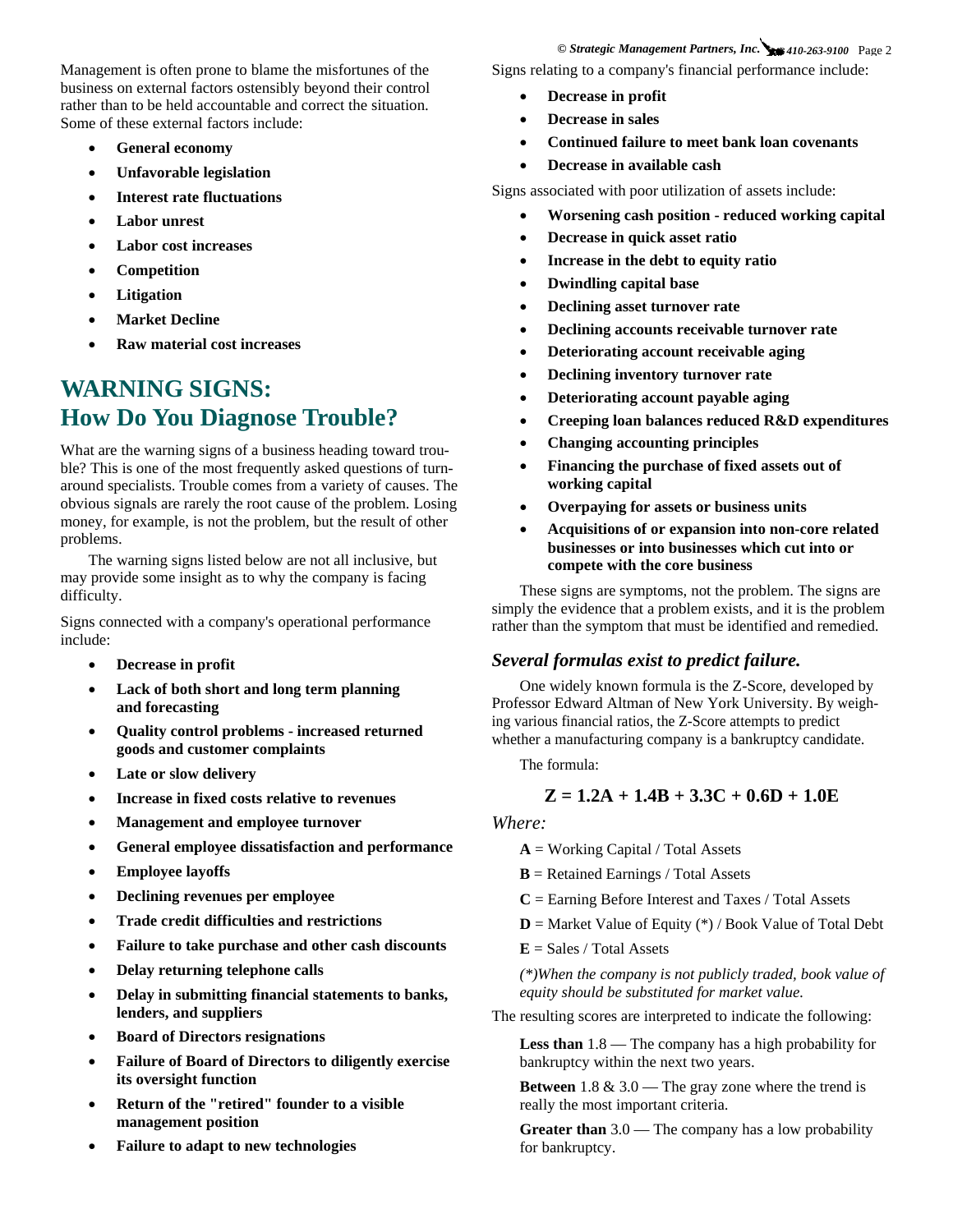### *© Strategic Management Partners, Inc. 410-263-9100* Page 3

A second statistical method developed by Jarrod Wilcox, former assistant professor at MIT's Sloan School of Business, is known as the Gambler's Ruin Prediction of Bankruptcy. This formula, designed to predict possible bankruptcy for both manufacturing and retail companies up to five years in advance, is as follows:

## **Liquidation Value = Assets - Liabilities**

*Where:*

**Assets** = 100% of cash and marketable securities plus 70% of accounts receivable, inventory, and prepaid expenses plus 50% of remaining assets.

**Change in Liquidation Value from previous year** = Earnings before special items minus 100% of dividends minus 50% of year's capital expenditures and depreciation minus 30% of increase in inventory and accounts receivable since prior year.

If these computations indicate negative amounts, the company is considered a candidate for bankruptcy.

# **Companies Susceptible to Trouble**

Given the market forces of capitalism, all businesses are as vulnerable to trouble as they are to the lure of success. We live in a world of wildly changing technologies. Even with these changes, a business that is managed properly will continue to prosper. However, some industries are more susceptible to trouble than others due to various factors and characteristics.

The fortunes of companies in *cyclical industries* often depend upon forces outside their control such as commodity prices or weather conditions. Those most likely to withstand the effects of these forces are the ones that learn to adapt. They either sufficiently diversify without losing sight of their primary business or which are able to control fixed costs in unstable conditions. The ability to adapt is key.

Companies in *newly deregulated industries* face having to learn to survive in a competitive environment without the legal protections previously enjoyed. Deregulation is generally accompanied by an anticipated shakeout of the weakest businesses as competitive forces take hold in the marketplace.

As the United States has evolved from a primarily manufacturing driven economy to an economy increasingly driven by *service-oriented industries,* management must recognize that its most irreplaceable assets are employees. Managing human resources is more important than ever.

*Companies lacking a proprietary product,* or "me-too" companies, are subject to attack from every direction. Examples of these companies are retail businesses and non-licensed service sector businesses. They face low entry barriers both with respect to capital and expertise and a multitude of competitors.

Many entrepreneurial companies and start-ups are *singleproduct and single-customer companies.* In order to succeed, these companies usually must develop new products or diversify to compete and satisfy customers. Few are able to maintain their start-up success, but instead struggle to compete with existing competition and new market entrants. Reaching maturity takes years during which the company is vulnerable.

*Rapidly growing companies* are often driven by entrepreneurial zeal and overwhelming emphasis on sales. Often, inadequate attention is given to the effects of growth on the balance sheet. With huge sales increases and significant investments into R&D, these companies suddenly find themselves in a situation where the balance sheet simply cannot support the growth.

*Highly leveraged companies* have so many factors that must converge to be successful that they are often most susceptible to the external uncontrollable causes of business failure, such as interest rate fluctuations or an increase of raw material costs.

*Closely held businesses and family owned businesses,* by their nature, select leadership based not upon managerial talent but by virtue of family or close personal relationships with the shareholders. More than in other businesses, owner/managers link their personal psyche to that of their business. To the owner/managers, business failure is often perceived as a personal failure. Owner/managers often believe that they are irreplaceable or are afraid to admit that they are not. They want to maintain control, and consequently, they fail to either develop a management team or a plan for transition of management. These owner/managers are reluctant to acknowledge early warning signs of failure and are also apt to ignore them.

Perhaps *declining industries* face the most difficult task of all. Declining industries are those in which total industry-wide unit shipments are declining. Maintaining market share involves shrinking. Maintaining volume involves increasing market share (i.e., taking business from competitors). Management which refuses to admit that the industry is declining or bets its future on the industry recovering is the most prone to failure.

Approximately 70% of *entrepreneurs and start-ups* fail within two years. Entrepreneurs do not necessarily come from managerial backgrounds. They have visions of what the future will look like before the rest of us know to invent the better mouse trap. Their modus operandi is to capitalize on their head start as a way to convert their vision to a profitable reality. The same skills that keep an entrepreneur focused on an idea, regardless of obstacles, can make him oblivious to the competition on his heels or to new changes in the market. Ultimately, the market does catch up forcing the entrepreneur to compete in a mature industry rather than in an emerging industry. As entrepreneurs survive the transition to professional management and new technologies gain a stronghold on the economy, emerging industries are born.

# **Hiring A Turnaround Specialist**

Before seeking a turnaround specialist, a business should attempt to understand its desires and needs and it should be willing to face the reality of very difficult issues. With statistics generally pointing to mismanagement at the root of most crises, the business should be aware that the turnaround specialist will perform a quick study of management capability. Management must be committed to participate in the recovery, agree that the turnaround specialist is the catalyst to the recovery, and undertake to learn as much as possible so that it can better manage

the business at the conclusion of the turnaround engagement. Thus, before calling a turnaround specialists, management

should ask itself some hard questions:

- **Can a turnaround be realistically achieved?**
- Is management aware that a true turnaround can **take years to accomplish?**
- **Have business issues been isolated from personal issues? Or, is the primary goal of hiring the specialist to protect the owner from personal guarantees and preserve personally owned assets?**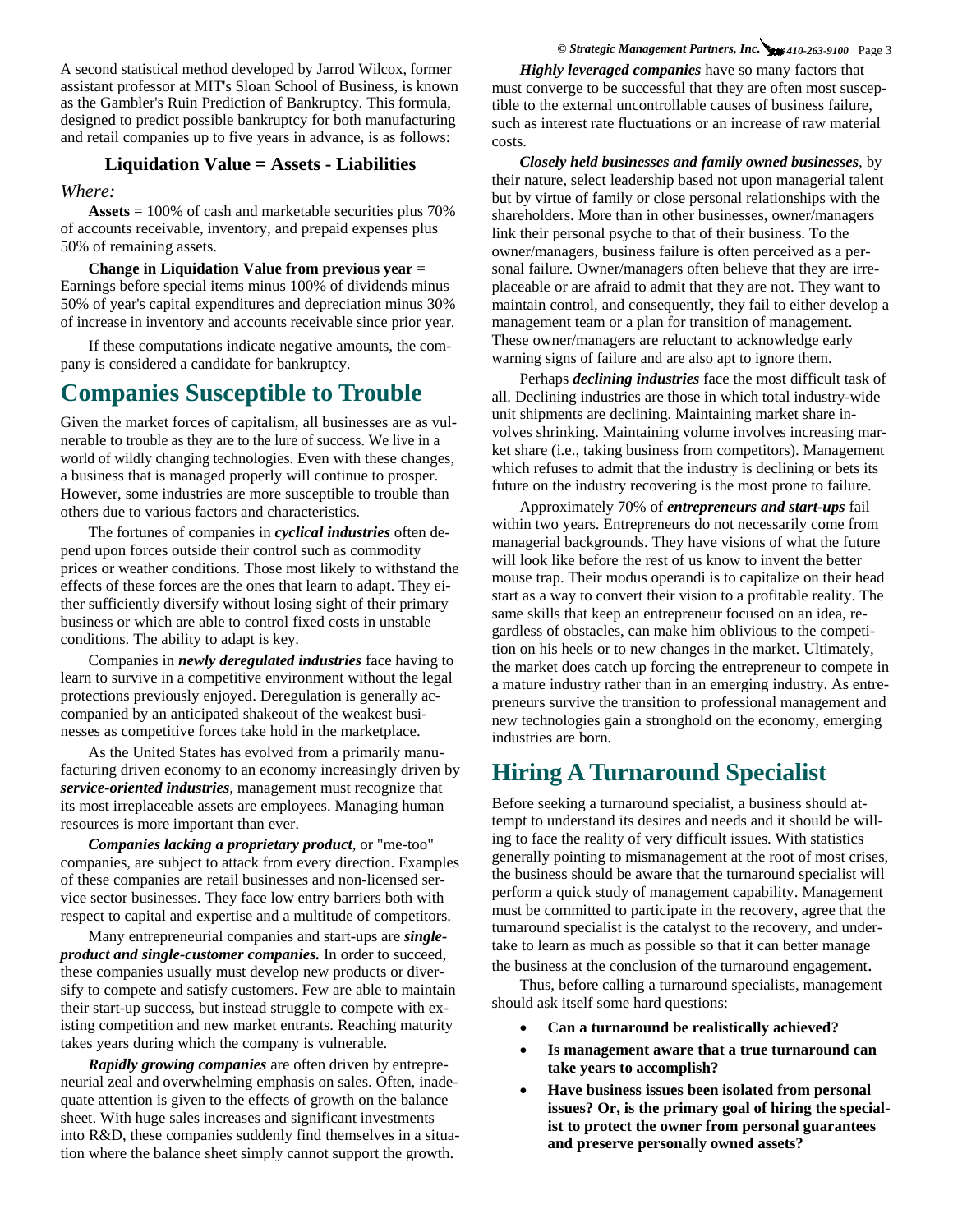### *© Strategic Management Partners, Inc. 410-263-9100* Page 4

- **What can be reasonable and realistically expected from the turnaround specialist?**
- **Is management willing to admit that the business' problems are, in all likelihood, the result of mismanagement?**
- **Is management willing to become, if necessary, the student rather than the teacher or the follower rather than the leader?**
- If asked to give up the controls of the business, is **management willing to do so?**
- **Is management willing to face its own shortcomings and to face facts that may reflect on its ability?**
- **Since the turnaround specialist is often a temporary fix, is management willing to change?**
- **Can management learn to function in a highly controlled environment, subject to being monitored by outsiders?**
- **Is management willing to accept business' failure since some are simply unavoidable and not savable?**
- Is management willing to agree to a turnaround **specialist's engagement if the only realistic expectation is to maximize liquidation value even if the ultimate result is the failure of the business?**
- **Is management willing to sell control and become both a minority shareholder and an employee of a new board of directors if necessary to attract the capital to preserve the company?**
- **Is management, in the case of smaller businesses particularly, willing to face stigma of bankruptcy?**

## **How To Select a Turnaround Specialist**

Owners should be cautious and deliberate in selecting a turnaround specialist. Retaining a turnaround specialist has been analogized to having a heart transplant, an experience few would undertake without much trepidation. But just as heart transplants are necessary to save the life of the patient, corporate turnarounds are very often what is needed to keep a business alive.

**Interviews and Background Checks**<br>Owners should do their homework before interviewing any turnaround specialist. Resumes and references should be requested and checked in advance. Owners should not be misled by professional affiliations and should avoid hiring unneeded skills. Beware of an unemployed CEO or CFO masquerading as a turnaround specialist. Simply having a background as a CEO does not mean that the candidate will possess the needed skills to be a good turnaround specialist. Lawyers, accountants, bankers, and financial advisors should be consulted for their opinions and advice.

Several specialists should be interviewed. Despite their hopes, owners should neither expect miracles nor be misled by unrealistic promises or guarantees of success. What the turnaround specialist offers should be weighed against what is realistically achievable.

Be introspective, as the questions above suggest. But when the turnaround specialist arrives, answer his/her questions, help him/her find his/her answers, and above all, listen. Do not forget that owners and management must work together as a partner with the turnaround specialist. Existing management is a key resource for the turnaround specialist and should adopt an attitude that it wants to learn as much as possible so that it will have the skills necessary to run the business when the turnaround specialist's engagement has been completed.

# *Time Commitment of the Turnaround Team* Ask the turnaround specialist about his/her work schedule.

Meet the entire turnaround team, particularly those who will be on the company premises. Obtain commitments regarding the turnaround specialist's personal involvement. Understand what functions he/she will perform and what will be delegated to his/ her staff. Ask about the interplay between the company's management, the company's staff, and the turnaround team.

**Select an Individual** The personal chemistry between the turnaround team and management is critical to the success of the recovery. Thus, select a person, not a firm or a reputation. A turnaround is a very personal and highly sensitive operation. Management should select the specialist it thinks can do the best job, not a firm because it has a good reputation. The reputation will not turnaround the company. An individual might.

*Credibility*<br>Learn about the turnaround specialist's relationship with your lender, other potential lenders, trade creditors, and alternate suppliers. Make sure the specialist brings credibility. Companies in trouble often need access to product and to funds. One of the resources the turnaround specialist brings to the engagement is credibility to lenders, and consequently, enhanced access to credit. A troubled business often needs more money than its existing lender will supply, and therefore, management assumes a successful turnaround will involve a new lender. This logic, however, often ignores the relationship between the company's operating problems and its lender. It is unreasonable to anticipate that a new lender will be more lenient. In fact, a new lender will likely extract stricter covenants and restrictions, charge significantly higher fees because of the risk of going into a troubled situation, and monitor the loan much more closely. Therefore, the "old" bank may be the company's best source of new money if credibility can be re-established.

*Obtain a Written Proposal*<br>Always obtain a written proposal from the turnaround specialist. That proposal should address the turnaround specialist's initial findings, expectations from you and your staff, professional fees, anticipated use of the company's staff, a time line overview, who will be assigned to the engagement, how much time the turnaround specialist expects to commit to the engagement, whether the turnaround specialist will be on hand to implement the plan, at what point the turnaround specialist would expect to withdraw from the engagement, the complete fee structure, and how the turnaround specialist will assist in whatever management changes are necessary. Finally, insist upon and enter a written engagement agreement prior to engagement.

*Regular Written Reports*<br>Ask for regular written reports from the turnaround specialist. These reports should be concise and timely. They will force the turnaround specialist to organize his thoughts, get to the essence of what has happened in the reporting period, not require a significant amount of his time, and make it clear that he works for the company.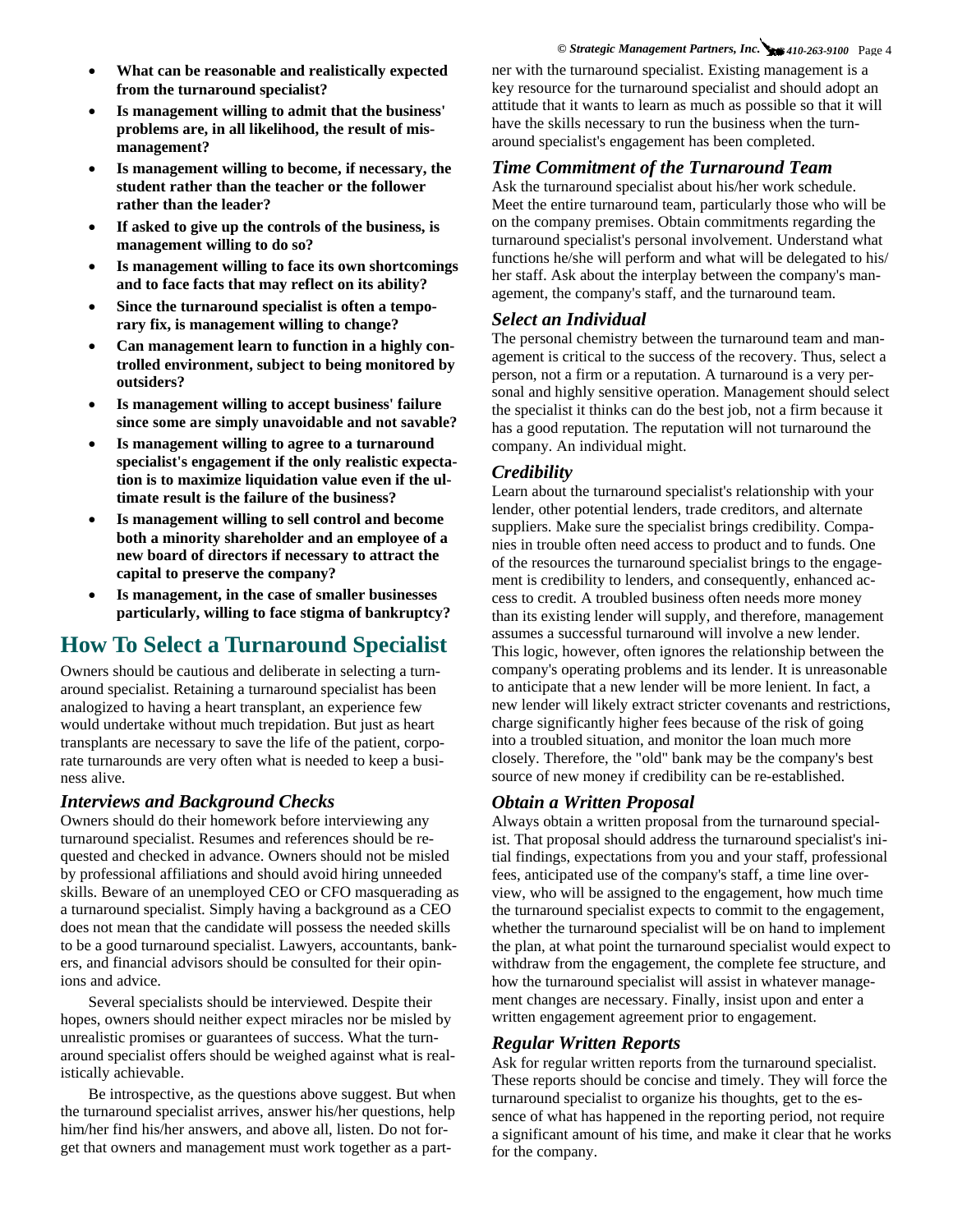*Involvement in Company's Operations*<br>Expect the turnaround specialist to involve the company's staff in the daily operations of the business. Seek from the company's staff an evaluation of the performance of the turnaround specialist. Although the initial engagement of a turnaround specialist can be unsettling, management and staff should be made to understand that their jobs are linked to the turnaround effort. Share those evaluations with the turnaround specialist.

*Confidentiality and Accessibility*<br>Most importantly, demand and expect both confidentiality from and accessibility to the turnaround specialist. Though the turnaround specialist may be brutally honest with the client, he must present the client in the best light possible to others. Given precarious circumstances, the company must have as much access as it needs to its turnaround specialist.

# **How Turnaround Specialist Operates**

The turnaround specialist offers a new set of eyes, skills and understanding of troubled situations to independently evaluate the company's circumstances. The turnaround specialist very quickly must face a series of questions that existing management may never have asked:

- **What is the purpose of this business?**
- **Should it be saved?**
- **If so, why?**
- **Are those reasons valid?**

The turnaround specialist must gather information, evaluate it for accuracy, and analyze it quickly so that those initial questions can be addressed openly and honestly. That process generally focuses upon the following issues:

- **Is the business viable?**
- Is there a core business which can be saved and **be the source for the emerging business?**
- **Are there sufficient sources of cash to fuel the company through its recovery?**
- **Is existing management capable of leading company?**

The turnaround specialist should discuss those questions openly with his client, and if it is determined that the answer to any of the above questions is "No," the parameters of the engagement should be reexamined. Should a specialist still be engaged? What kind of plan is needed to otherwise minimize the losses and to maximize the value of the business for the benefit of his client.

*The process of recovery* undertaken by the turnaround specialist involves several stages.

*Fact-finding.* The turnaround specialist must learn as much as possible as quickly as possible so that he can assess the present circumstances of the company.

*Analysis of the facts.* The turnaround specialist should prepare an assessment of the current state of the company.

*Preparation of a business plan outlining and suggesting possible courses of action.* Depending upon the engagement and who his client is, the turnaround specialist will seek the input of his client to determine which of alternative courses of action should be undertaken.

*Implementation of the business plan.* Once the course of action has been chosen, the turnaround specialist should be involved in putting the plan into place whether as an interim manager or as a consultant to management. This is the time a specialist begins to build the team of players both inside the company and from outside resources.

### *© Strategic Management Partners, Inc. 410-263-9100* Page 5

*Monitor the business plan.* The turnaround specialist should keep vigil over the plan, analyzing variances to determine their causes and the validity of the underlying assumptions.

*Stabilization and transition.* Assuming that liquidation is not the cornerstone of the business plan, the turnaround specialist should remain involved in the engagement until the business has achieved stabilization and to assist the business in a transition of management if necessary.

Turnaround specialists immediately focus on cash flow since it is often a cash shortage that causes troubled businesses to seek help. The turnaround specialist's first goal is to stabilize the cash flow, to stop the hemorrhage. The turnaround specialist usually performs a quick analysis of the company's sales and profit centers and of its asset utilization.

In many cases, these factors indicate that the business may have lost focus of its core. To remedy the cash shortage, turnaround specialists generally analyze which assets are available to generate a quick infusion of cash and which operations could be terminated thereby stopping the cash outflow. These are difficult decisions since they intrinsically involve down-sizing the company and eliminating some jobs. On the other hand, it has the effect of saving the good parts of the company and many jobs.

After the turnaround specialist has been engaged and a business plan has been designed, the turnaround specialist plays many roles. Since many troubled businesses often lose much of their credibility with lenders, trade suppliers, employees, customers, shareholders, and even the local community at large, retaining a turnaround specialist is often the first sign to outsiders that the company is taking positive steps toward both recovery and rebuilding damaged relationships. The turnaround specialist usually serves as a liaison or intermediary with these outside constituencies to calm troubled waters and to present bad news as a preamble to a plan for recovery.

Because management's credibility is often strained, the turnaround specialist actively assists in the preparation of a viable business plan and advocates its approval and adoption by the various constituency groups whose cooperation is necessary for implementation. The turnaround specialist is experienced in negotiating both with lenders and with trade suppliers in the midst of a crisis. The turnaround manager brings his/her personal integrity, his own credibility, and his track record to the table in contrast to that offered by existing management which finds itself in a downturn.

The turnaround specialist often directs communication for the troubled company with outsiders and company employees. The job of the turnaround specialist is objectively to determine what is in the best interests of the business, regardless of any other agendas. The turnaround specialist must take into account the objectives of the assignment and approach difficult decisions without the weight of historical expectations on his back.

The effective turnaround specialist is a teacher and knows that it is critical to success that a capable management team with acute awareness of its goals must be left behind. If management is deficient, the turnaround specialist has the very delicate task of communicating that message, identifying appropriate roles for existing managers, and facilitating a transition.

Special skills the turnaround specialist may also bring to the engagement include knowledge of sources of de nova financing or familiarity of trade relationships necessary to assure the flow of product the company needs to fuel its recovery.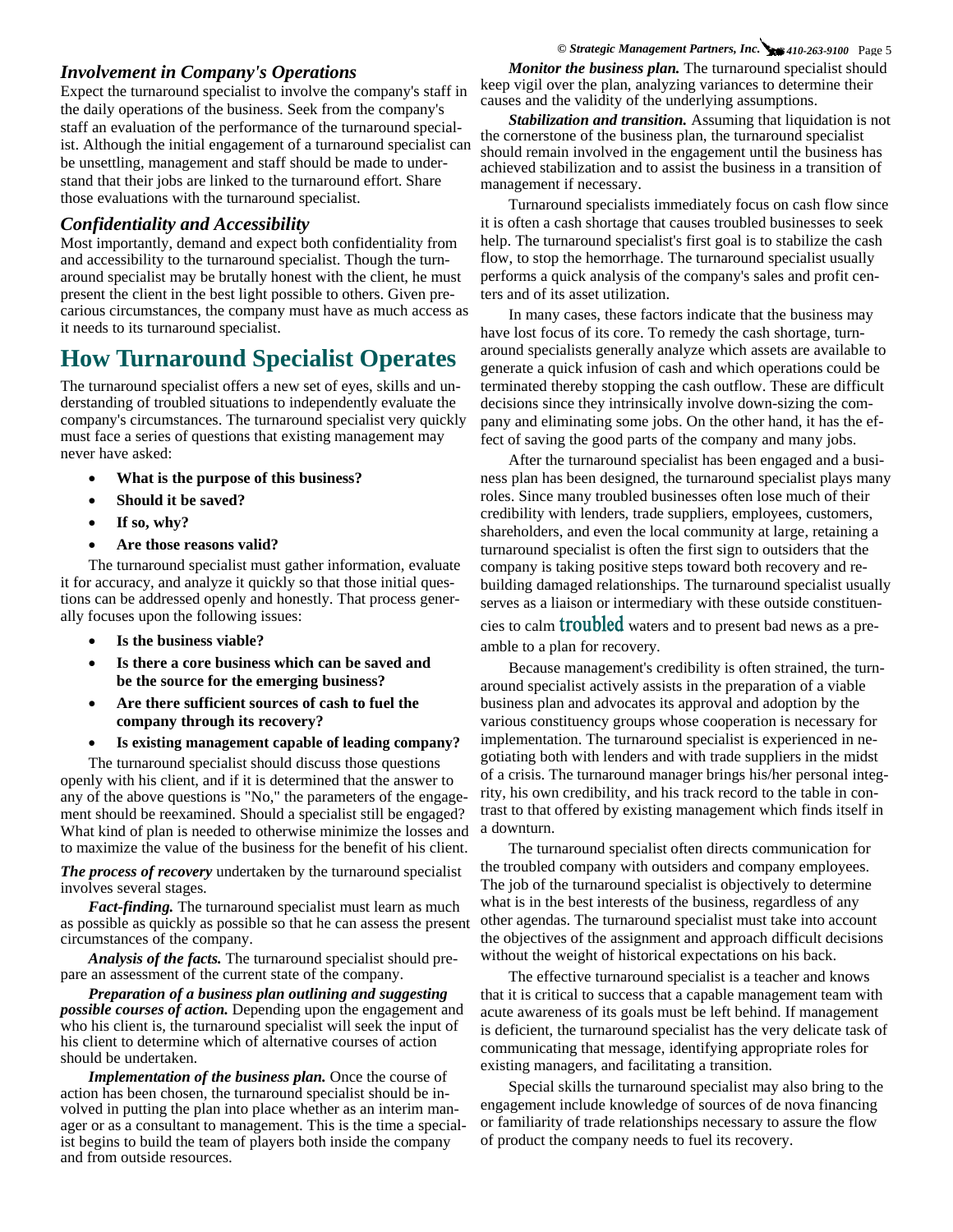## **Business Ownership's Resistance to Turnaround Specialists**

Given difficult questions that a troubled business must face, there is often some tension between owners, management, employees of the company and the turnaround specialist. One main problem is that businesses in trouble will often postpone action because their own owners no longer can tolerate jarring change and an uncomfortable transition to something new. Despite statistics indicating otherwise, owners and management may generally believe that its particular situation fits within those minority cases in which decline is attributable to uncontrollable external factors.

A variety of misconceptions and myths abound which make businesses leery about hiring a turnaround specialist.

*The turnaround specialist has "no heart".* He does not care about the employees, the long time suppliers, or the bank with whom the company has been doing business for many years. He is cutting employees and telling creditors that they are not going to be paid. Do not forget that the turnaround specialist is goal oriented and recognizes that his job is to make hard decisions. The turnaround specialist is an experienced negotiator with creditors to whom he tells the truth, be it good or bad and relies upon his credibility to build the consensus necessary to build for the future.

*The turnaround specialist does not understand the company's corporate culture.* This is a legitimate observation, but it does not follow that without history on his side, the turnaround specialist is not capable of bringing order out of chaos and adding value to the client. One of the most appealing aspects of a turnaround specialist is that he brings a new set of eyes to a situation as well as an experienced and knowledge base of managing businesses through the turnaround process.

*The turnaround specialist does not know the client's particular business or industry.* The skill the turnaround specialist brings to the table is his management ability; his ability to marshal resources and maximize the value from those diverse resources. If the business requires special expertise, the turnaround specialist should assist in attracting that expertise. Most importantly, these issues should be discussed prior to the engagement.

*The company's employees have no loyalty to the turnaround specialist.* Just remember that management, labor, and the turnaround specialist have a responsibility to the organization to work together for the common good, and any power struggles will ultimately hurt the company and the turnaround effort.

*The turnaround specialist has a private agenda.* **For exam**ple, the specialist is ultimately interested in purchasing the business, is using the business as a springboard into other ventures, or is there to maximize the value to his referral source without regard to the other stakeholders. These issues with particular emphasis on independence should be addressed pre-engagement and potential conflicts should be addressed in an engagement agreement.

*The turnaround specialist will not have to live with his recommendations for change and probably will not even live in the community beyond the period of the engagement.* As a result, the turnaround specialist is not accountable to anyone. In reality, however, the turnaround specialist is motivated to perform the best if the troubled company is used for purposes of future references or if the company reports the results of the engagement to the referral source. The turnaround specialist's credibility and recommendations are the basis upon which lenders and trade suppliers will ultimately rely in deciding whether to offer support.

*The turnaround specialist will steal ideas or techniques.* If the company has proprietary property, it should legally protect itself. Otherwise, the engagement agreement should cover points of privacy or proprietary content which the turnaround specialist must leave behind or be restricted through contract provisions similar to non-disclosure and non-compete agreements.

## **Remember to Be Cautious**

Because the number successful corporate turnarounds has been steadily increasing during the past few years, the increased visibility of the industry has attracted operators masquerading as qualified turnaround specialists. The expression *"READY, SHOOT, AIM!!"* (that's no misprint; the words are correct) rings all too familiar. TMA cautions businesses seeking management assistance to carefully consider each turnaround candidate.

*Beware of the turnaround specialist who refuses to supply references.* Since the profession is so young, there is little general knowledge in the marketplace regarding the capabilities and backgrounds of turnaround specialists. Particularly, check with attorneys and CPAs with whom the turnaround specialist has worked and obtain as much specific information regarding the turnaround specialist's actual experience as possible.

*Like any professional, the competent turnaround specialist will not guarantee results whether it be a recovery, new funds, a renegotiated loan, an equity investor or buyer, or any other guaranteed result.* A guarantee of any result, other than a best effort, is a signal to keep interviewing.

*If the turnaround specialist makes an effort to impress the company with his particularly close relationship with banks, trade suppliers, investor, or any particular resource the business may need, investigate that particular relationship further.*  Make sure that the turnaround specialist has adequate independence from other sources so that he can provide the company not only with his undivided attention but also so that the company can be comfortable that his advice and leadership will be void of any possible conflicts of interest.

*A turnaround specialist who tries to impress the company with a "look how much our firm has grown" sales approach is equating quantity with quality.* The implication is that the firm has grown because the marketplace recognizes the quality of the work performed.

*The issue of the turnaround specialist taking equity is a double-edged sword.* Some turnaround specialists believe that taking equity or having an opportunity to receive an equity position with a client is a conflict of interest which could impair their management judgment. Others believe that, as an equity holder, the turnaround specialist not only shares the risk but also must maximize shareholder value, and therefore, benefit all constituents, to receive the full compensation. This is effectively the same theory underlying stock option plans for management in many companies. Regardless of whether equity participation is good or bad, the company and the turnaround specialist should fully discuss equity participation prior to the engagement and define the potential role of equity, if any, in the engagement agreement prior to employment.

*Investigate the turnaround specialist's actual experience.*  Ask what portion of this business has actually been in turnaround situations rather than in other executive or consulting capacities. Although the number of turnaround specialists is rather small at this time, try to avoid providing a job in transition for an executive or a training ground for a consultant.

*When discussing fees, provide specifically for what expenses are to be reimbursed and the level of reimbursement generally expected.* Most importantly, do not let it become either a surprise or a source of disagreement. Again, cover as much as possible prior to the engagement in a written engagement contract.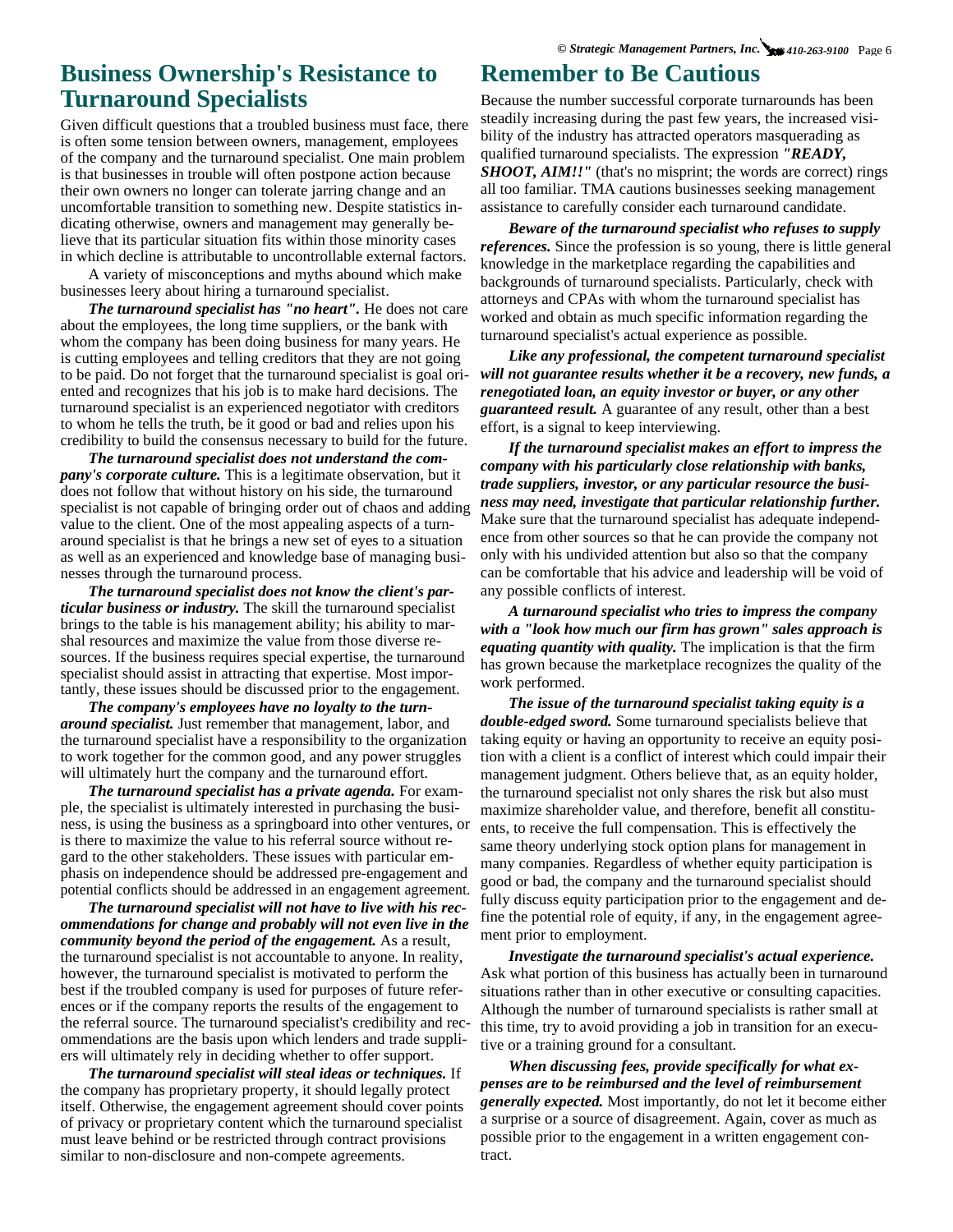# **Engagement Agreements**

Always insist upon a written engagement agreement to outline the terms of the engagement. Provisions that should at least be considered include:

- The purpose of the engagement.
- The general responsibilities of the turnaround team, the company's management, and the company's staff.
- How much of the turnaround specialist's professional time will be devoted to the company. (Understand what other commitments the turnaround specialist must deal with simultaneously.)
- How the turnaround specialist will staff the engagement and who on his staff will be on site at the company's premises.
- How the specialist will utilize company staff.
- Whether the turnaround specialist intends to retain his own core of professional support for the business, such as, attorneys, accounting firms, and investment bankers or whether he is able or intends to use those previously retained by the company.
- The terms of any equity opportunities for the turnaround specialist: whether the specialist can earn an "equity kicker and how;" whether the specialist is to be permitted to become an equity participant as part of his compensation or as a fee for attracting equity funds; whether the specialist is entitled to any finder's fees for securing de nova financing. The entire question of the turnaround specialist and equity is one of the more troublesome in this growing profession. Therefore, it is critical that all parties understand the rules up front.
- The anticipated term of the engagement. If the engagement is not for a specified period of time, a definition of the engagement conclusion is helpful.
- The fee arrangement, terms of any performance bonuses, and a payment schedule.
- A fee for acting as a broker in selling the business.
- The project "deliverables": what the specialist is expected to deliver, even if it is only a best effort. A schedule of anticipated benchmarks against which both parties may measure progress and satisfaction with the other is often helpful.
- A regular reporting mechanism to assure communication between the parties.
- What the specialist's follow-up responsibilities, if any, are after the engagement is concluded.
- Termination provisions, including notification periods, for both parties.

# **Turnaround Financing For Financially Distressed Companies**

While most owners of distressed businesses believe that access to more money would solve their company's financial problems, turnaround specialists recognize that the shortage of capital is often only a symptom, rather than the primary problem facing a distressed company. Although sufficient and available financial resources are necessary to implement turnaround plans, a successful turnaround must first attack and solve the business problems which produce the cash crisis.

Financing is an integral part of a troubled company's plan of reorganization. An effective financing plan will stabilize the company's cash position during the crisis, provide the necessary

*© Strategic Management Partners, Inc. 410-263-9100* Page 7 capital base to allow the company to return to profitability, and restructure the balance sheet so that it can support the company into the future.

*Financing strategies* differ from situation to situation according to the liquidity and viability of the distressed business. Initially, turnaround specialists attempt to maximize the liquidity to provide sufficient time to evaluate the viability of the business. In addition, the turnaround specialist is likely to implement cost reduction plans and attempt to renegotiate the terms and covenants of existing financing arrangements to a level the company can live with during the recovery period.

When necessary, the turnaround financing plan can involve a recapitalization, or a restructuring of the right side of the company's balance sheet. This involves changing the relationship between existing financial stakeholders through a combination of debt and equity conversions, exchange offers, stock rights offerings, and the addition of new financial stakeholders. Obviously, the more sever a company's situation is, the more difficult it is to work out an arrangement with existing trade creditors, lenders, equity holders, and the harder it is to attract new stakeholders.

*Turnaround financing specialists* provide financially distressed companies a number of financial resources and expertise to draw upon. Capital resources and the range of services differ widely among lenders, equity investors, and purchasers of securities and claims of distressed companies.

Historically, asset based lenders have been the primary source of loans to distressed businesses. These loans are often made at premium rates while the lender requires an enhanced security position. More recently, with the increasing number of Chapter 11 bankruptcies, debtor-in-possession lending departments have emerged in many large commercial banks and investment banks. Debtor-in-possession loans are made to a company after it files for bankruptcy protection. To encourage these lenders to undertake the risks, the law provides a super priority status for repayment of their loans.

Actually, because of this superpriority status, some companies must file a bankruptcy case to provide the lender with the level of security it seeks. Ironically, many lenders prefer the control aspect of the bankruptcy process. Without court's protection and supervision, in a non-bankruptcy environment, these same lenders may well lend to a distressed company but with restrictive covenants and fees that may seem burdensome. In addition, taking into account the higher fees and rates, coupled with other restrictions to be anticipated in a distressed situation, management flexibility is limited and higher interest rates often slow the recovery. Therefore, the turnarounds financing plan is only effective if viewed on a long term basis and if it ultimately helps the company achieve recovery.

When a distressed company is unable to find a suitable lender, management should consider *turnaround equity investors* who will infuse equity capital into the business. As one would anticipate, equity funds are also an expensive alternative. Equity investors typically require a controlling interest in the company in exchange for their capital and in consideration of the abnormal risk. Equity investors often specialize in particular industries, company sizes, investment minimums and maximums, and anticipate varying management roles. Since investors bring different capabilities to the table, management should determine whether the company would best be served by financial or strategic assistance.